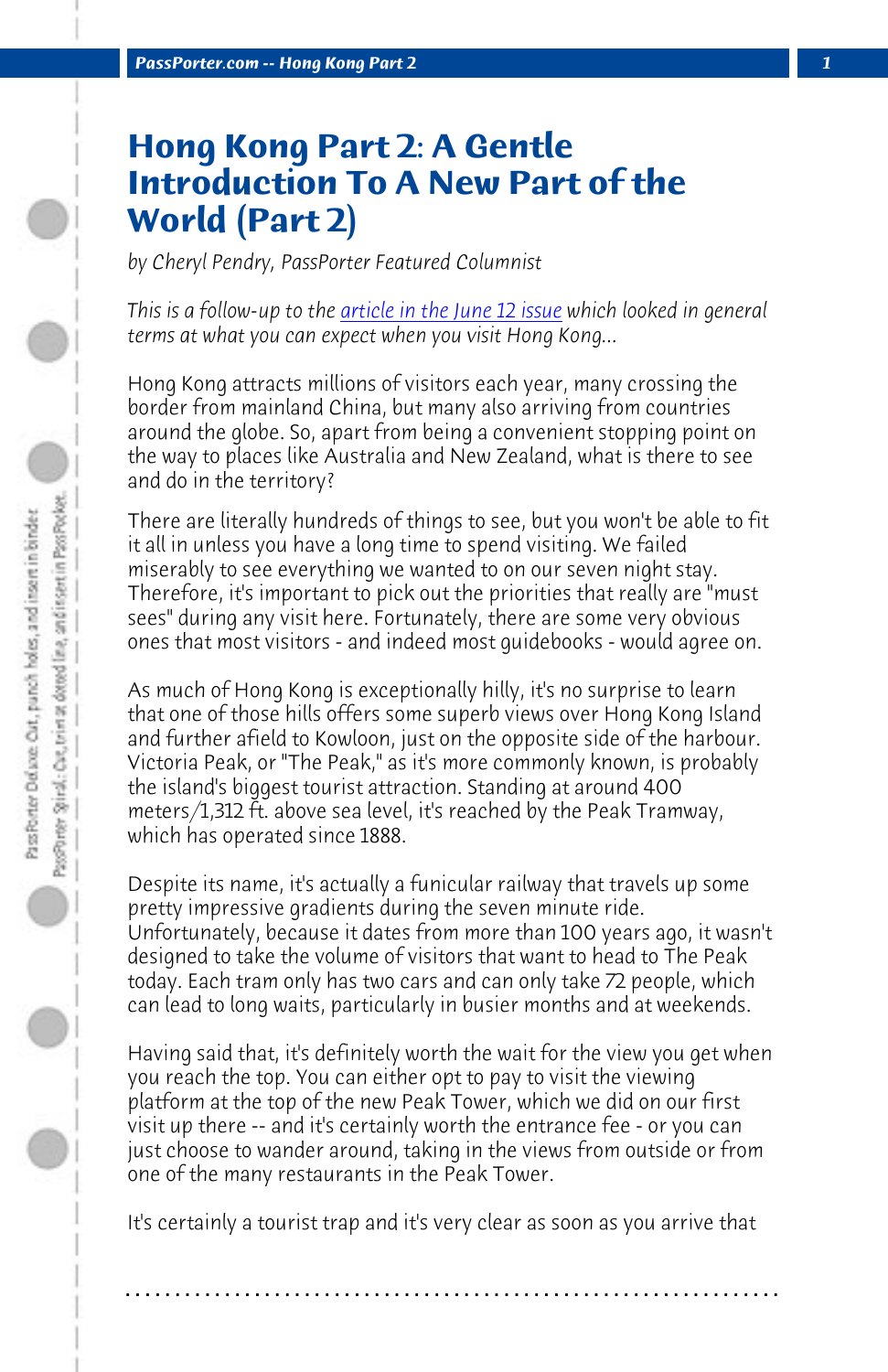everything here has been designed to make money, with numerous shops and places to eat just waiting to take your hard earned cash from you, but for the view you get, you can almost forgive that. We ended up visiting The Peak twice during our stay, once during the day and once again for a night time view, and both are very different but equally rewarding.

Another way to get a great view of the city is to head for the Bank of China Tower, which has an observation deck on the 46th floor. It's not something they advertise, even in the lobby, but it is there and it gives a beautiful -- and very different -- perspective to the views you get from The Peak.

When something makes it into the Guinness Book of World Records, you know it's something you need to see - and that's exactly what's happened with the Symphony of Lights. It takes place every night, using the buildings of the Hong Kong Island skyline as its base. This 18 minute sound and light show sees many of the key buildings on the skyline light up in turn in a range of colors, which are then complimented by the use of lights and lasers from the top of these buildings. It's a beautiful sight, although for any Disney fan familiar with the strong music they use in their fireworks displays, the accompanying soundtrack does leave a little to be desired!

Nearly every city and destination visitor's center in the world recommends that you visit some of the local museums, but interestingly, Hong Kong doesn't make a big deal of its museums - and one of them is an absolute hidden gem. Its Museum of History takes you back in time thousands of years to the creation of the territory, and then the journey fast forwards through its life as part of the various Chinese dynasties, Hong Kong's hand-over to Britain following the Opium Wars, Japanese occupation in World War Two, and finally its hand-over back to the Chinese. Exhibits include a three-story set of buildings, housing shops of days gone by. It's a fascinating place and really does set a standard for other museums around the world.

Whenever I visit somewhere, I always like to explore the aspects of the place that make it uniqu,e and Hong Kong was no different. It's famed for its shopping opportunities and in particular, its markets. The Flower Market is another "must see" with some stunning sights and smells, while the Jade Market is well worth a look, particularly if you want to pick up a bargain to take home. Another passion in Hong Kong is horse racing and, as foreign visitors, you can take various tours not open to the locals. We chose to take the night-time tour, which takes you to the Happy Valley race course, where the racing is held on a Wednesday night between September and June. There's also daytime racing over at

**. . . . . . . . . . . . . . . . . . . . . . . . . . . . . . . . . . . . . . . . . . . . . . . . . . . . . . . . . . . . . . . . . .**